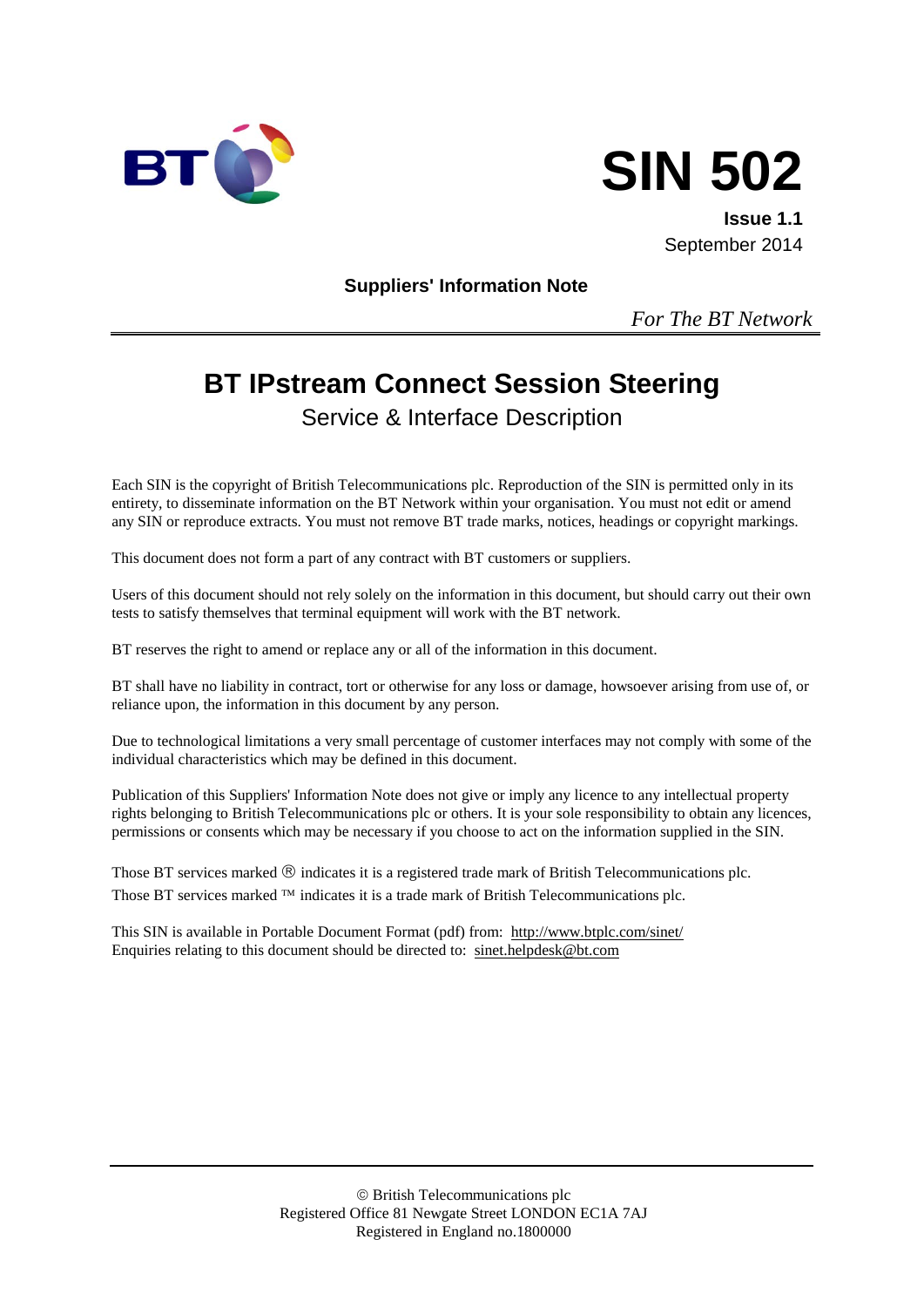## **CONTENTS**

| $\mathbf{1}$ .     |                                                                                                                                                                                                                                                                                                                                                                                                         |  |
|--------------------|---------------------------------------------------------------------------------------------------------------------------------------------------------------------------------------------------------------------------------------------------------------------------------------------------------------------------------------------------------------------------------------------------------|--|
| $\overline{2}$ .   |                                                                                                                                                                                                                                                                                                                                                                                                         |  |
| 2.1                |                                                                                                                                                                                                                                                                                                                                                                                                         |  |
| 2.2                |                                                                                                                                                                                                                                                                                                                                                                                                         |  |
| 2.3                |                                                                                                                                                                                                                                                                                                                                                                                                         |  |
| 3.                 |                                                                                                                                                                                                                                                                                                                                                                                                         |  |
| 3.1                |                                                                                                                                                                                                                                                                                                                                                                                                         |  |
| 3.2                |                                                                                                                                                                                                                                                                                                                                                                                                         |  |
|                    | 7.2.1                                                                                                                                                                                                                                                                                                                                                                                                   |  |
|                    | 3.2.2                                                                                                                                                                                                                                                                                                                                                                                                   |  |
|                    | $\textit{Access Accept} \textit{} \textit{} \textit{} \textit{} \textit{} \textit{} \textit{} \textit{} \textit{} \textit{} \textit{} \textit{} \textit{} \textit{} \textit{} \textit{} \textit{} \textit{} \textit{} \textit{} \textit{} \textit{} \textit{} \textit{} \textit{} \textit{} \textit{} \textit{} \textit{} \textit{} \textit{} \textit{} \textit{} \textit{} \textit{} \textit$<br>3.2.3 |  |
|                    | 3.2.4                                                                                                                                                                                                                                                                                                                                                                                                   |  |
| 3.3                |                                                                                                                                                                                                                                                                                                                                                                                                         |  |
| 3.4                |                                                                                                                                                                                                                                                                                                                                                                                                         |  |
| 3.5                |                                                                                                                                                                                                                                                                                                                                                                                                         |  |
| $\boldsymbol{4}$ . |                                                                                                                                                                                                                                                                                                                                                                                                         |  |
| 5.                 |                                                                                                                                                                                                                                                                                                                                                                                                         |  |
| 6.                 |                                                                                                                                                                                                                                                                                                                                                                                                         |  |

#### **FIGURES**

#### **TABLES**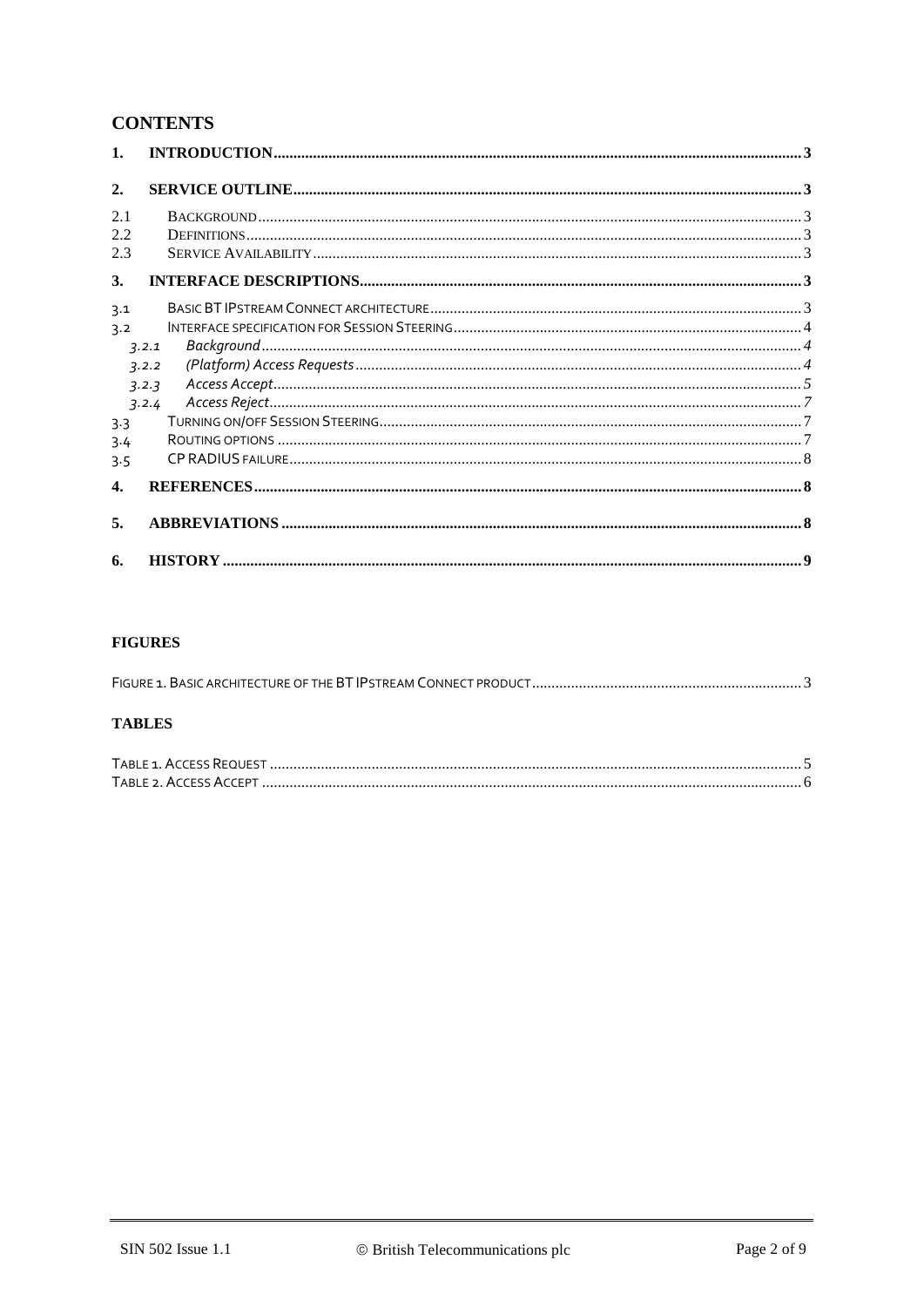## **1. Introduction**

This Suppliers Information Note (SIN) provides service description information about the BT IPstream Connect Session Steering product enhancement.

## **2. Service Outline**

## **2.1 Background**

This SIN should be read in conjunction with SIN 482 which details BT's IPstream Connect product and SIN 496 which details IPstream Connect SID for Authentication.

## **2.2 Definitions**

- **Customer**: The Communications Provider (CP) or Business Customer (BC) who purchases the BT IPstream Connect service from BT and sells or provides it to End Users.
- **End User**: The person using their PC to connect to a CP's/BC's IP network via the BT IPstream Connect service.

## **2.3 Service Availability**

IPStream Connect Session Steering is available as an option to all customers of the IPStream Connect product who takes L2TP hand-off.

Note: At present this option is not supported for customers who take a mix of L2TP and PTA mode on the same domain.

## **3. Interface Descriptions**

#### **3.1 Basic BT IPstream Connect architecture**

The basic architecture of the BT IPstream Connect product is as follows:



## **Figure 1. Basic architecture of the BT IPstream Connect product**

The Session Steering capability allows a customer to control which LNS should be allocated to each end user that logs onto the service. This is achieved by sending a RADIUS authentication request from BT's RADIUS to the customer's RADIUS, allowing the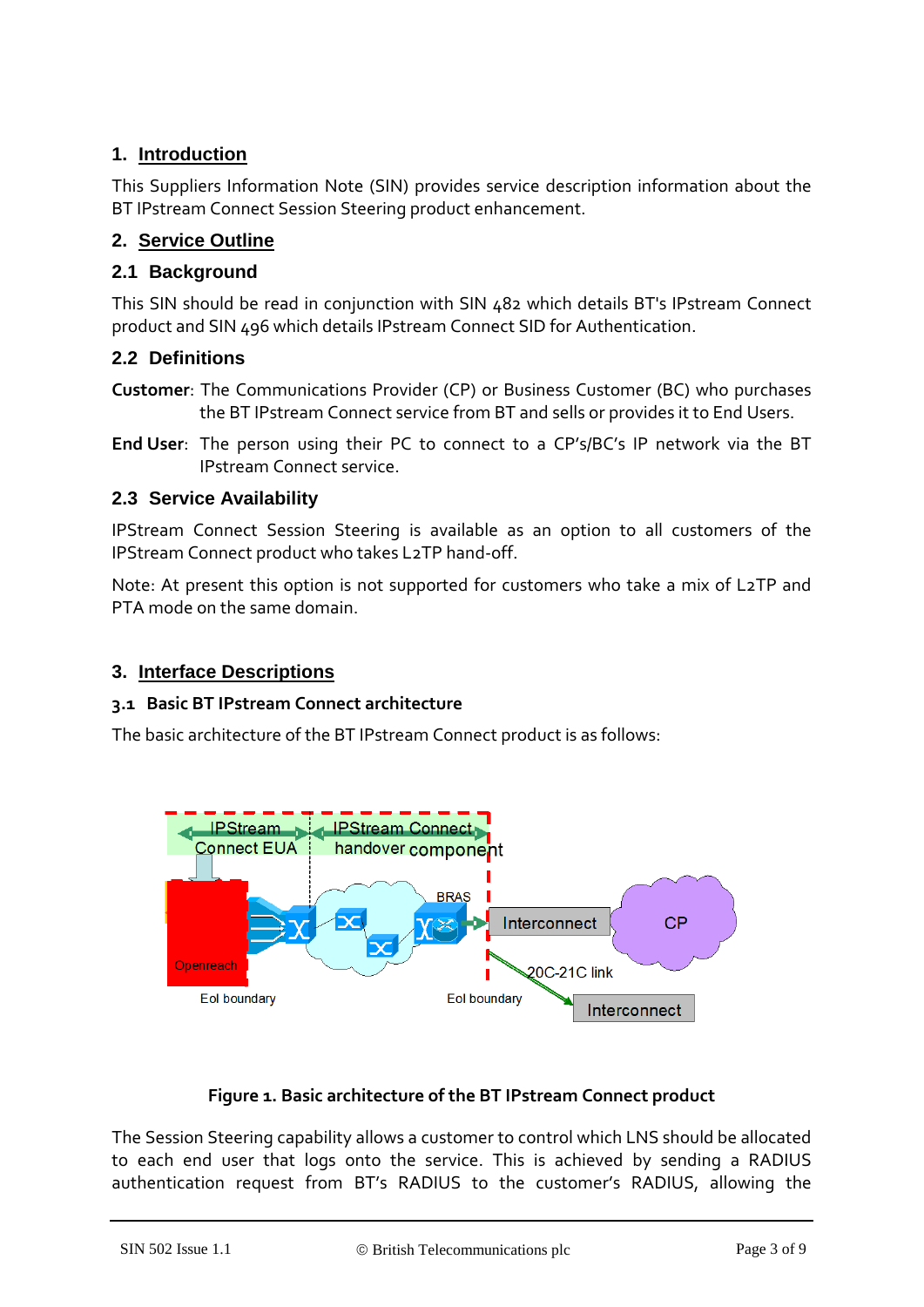customer to respond with tunnelling parameters for the end user. These parameters are passed to the BT BRAS and used during tunnel set-up.

Session Steering is supported for L2TP Mode customers. It is not currently supported for Mixed PTA/L2TP domains.

Session Steering may be used in conjunction with SID for Authentication.

## **3.2 Interface specification for Session Steering**

#### **3.2.1 Background**

This SIN (502) specifically addresses the BT to customer interface for Session Steering.

Session Steering requires an interface between the RADIUS servers in BT's broadband access network, and the customer's RADIUS servers. This SIN should be read in conjunction with SIN496 IPstream Connect SID for Authentication if customers are also taking that option.

Session Steering will be chosen by a CP as an optional configuration. If it is not chosen by a given customer, then the interface is not utilised by that customer. If it is chosen by a customer, then it is possible to define whether Session Steering is required for each domain for which they are responsible.

#### **3.2.2 (Platform) Access Requests**

Section 3.2.2 covers the expected format of RADIUS packets in this interface.

The attributes for Access Requests are as shown in [Table 1](#page-4-0) below. These are the same attributes as used for SID for authentication [2].

#### 3.2.2.1 Attributes

| Attribute<br>Number | <b>Attribute Name</b> | Mandatory<br>/ Optional |
|---------------------|-----------------------|-------------------------|
| 1                   | User-Name             | м                       |
| $2^7$               | User-Password         | м                       |
| $3^7$               | CHAP-Password         | м                       |
| $4^{1}$             | NAS-IP-Address        | м                       |
| $5^1$               | NAS-Port              | Μ                       |
| 6                   | Service-Type          | м                       |
| 7                   | Framed-Protocol       | Μ                       |
| $26^2$              | Vendor-Specific       | м                       |
| 32 <sup>3</sup>     | NAS-Identifier        | Μ                       |
| 33                  | Proxy-State           | м                       |
| 61                  | NAS-Port-Type         | Μ                       |
| $87^{4}$            | NAS-Port-Id           | М                       |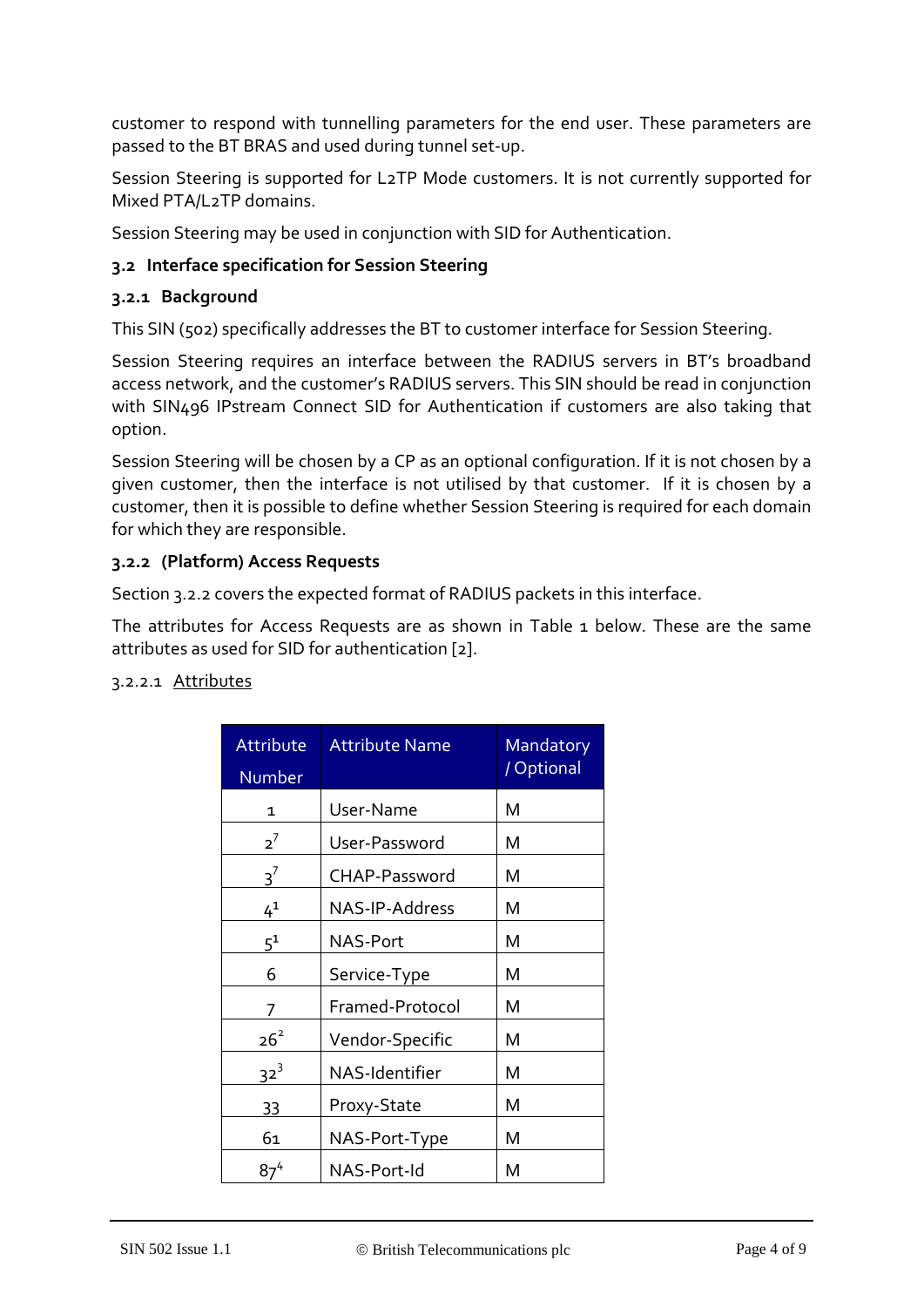|              | Calling-Station-Id |  |
|--------------|--------------------|--|
| $60^{\circ}$ | CHAP-Challenge     |  |

#### **Table 1. Access Request**

<span id="page-4-0"></span>Notes:

1. NAS-IP-Address and NAS-Port are maintained but amended for security reasons.

- 2. The BT RADIUS will include vendor-specific attribute 26 with Enterprise Code 594, Enterprise Tag 1 (containing '594:1:"Platform Authentication"'). The Customer RADIUS servers should recognise IPstream Connect authentication requests by checking for the specified format and values in Attribute 26.
- 3. According to IETF RFC2865 [3] an access request MUST contain a NAS-IP-Address (4) or a NAS-Identifier (32) or both.
- 4. According to IETF RFC2869 [5] an access request should contain either a NAS-Port (5) or a NAS-Port-Id (87).

5. Attribute 31, Calling-Station-Id, will be used for populating the Service ID (SID) if required. This field will take the form "FTIP<numeric>" or "BBIP<numeric>". The SID is the end user identifier used in the IPStream Connect provision, reporting and Advanced Services interfaces.

6. Attribute 60, CHAP-Challenge may be populated for requests depending on the source equipment within BT Wholesales platform.

7. Either User-Password or CHAP-Password will be supplied in the request, not both

#### **3.2.3 Access Accept**

In reply to the Access Request, the following Access Accept message attributes need to be supported by customers taking Session Steering and returned from the customer RADIUS server to the BT RADIUS server.

The session steering functionality supports multiple Tunnel-Server-Endpoints for each Access-Accept. However in order to avoid performance issues, it is strongly recommended that no more than 3 tunnel end points are returned per end user access accept.

The customer RADIUS must support tagging. All tunnelling parameters associated with a given Tunnel Server Endpoint must be tagged with the same tag number. If a CP only returns one Tunnel Server Endpoint, it must still be tagged.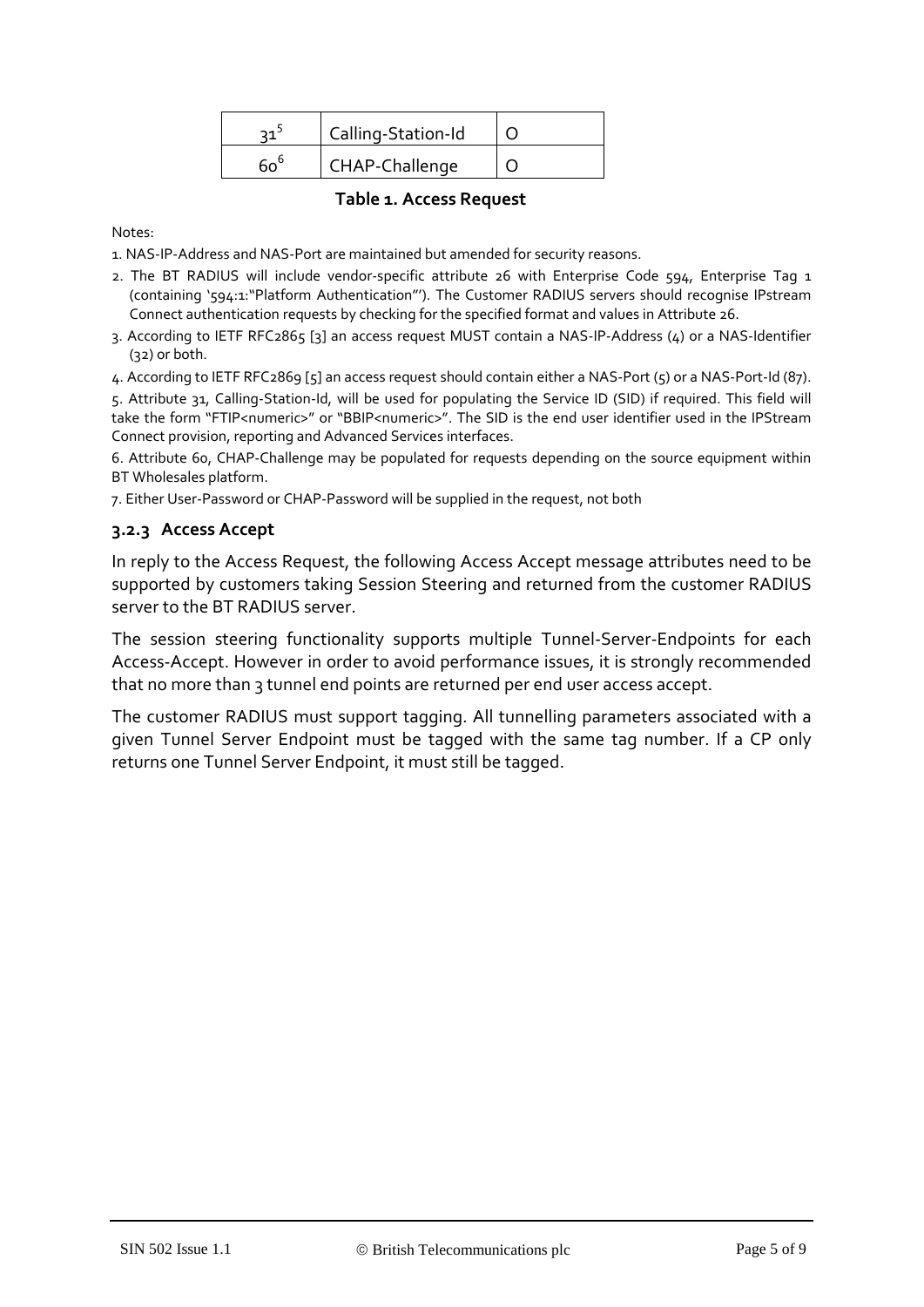#### 3.2.3.1 Attributes for Access Accepts

| Attribute<br>Number | <b>Attribute Name</b>                   | <b>Attribute Content</b>                                                                                                       | Mandator<br>ÿ<br>Optional/<br>Alternate |
|---------------------|-----------------------------------------|--------------------------------------------------------------------------------------------------------------------------------|-----------------------------------------|
| 6                   | Service-Type                            | Framed                                                                                                                         | M                                       |
| $\overline{7}$      | Framed-<br>Protocol                     | <b>PPP</b>                                                                                                                     | M                                       |
| 25                  | Class                                   | <string> to appear in all<br/>Accounting-Requests associated<br/>with the session</string>                                     | $\circ$                                 |
| 33                  | Proxy-State                             | <determined by="" radius=""></determined>                                                                                      | O                                       |
| 26                  | Vendor Specific<br>Attribute            | Context-Name<br>VSA.<br>Juniper<br>Required for all End User Session<br>Steering Requests. Normally set<br>to 4874:1:"central" | M                                       |
| 67                  | Tunnel-Server-<br>Endpoint <sup>1</sup> | CP LNS IP address                                                                                                              | M                                       |
| 64                  | Tunnel-Type                             | L <sub>2</sub> TP                                                                                                              | M                                       |
| 65                  | Tunnel-<br>Medium-Type                  | IPv4                                                                                                                           | M                                       |
| 69                  | Tunnel-<br>Password <sup>2</sup>        | Password                                                                                                                       | M                                       |
| 82                  | Tunnel-<br>Assignment-ID                | String                                                                                                                         | O                                       |
| 83                  | Tunnel-<br>Preference <sup>3</sup>      | Preference for the associated<br>Tunnel-End-Point                                                                              | M                                       |
| 90                  | Tunnel-Client-<br>Auth-ID <sup>4</sup>  | String                                                                                                                         | M                                       |

#### **Table 2. Access Accept**

Notes:

- 1. The Tunnel-Server-Endpoint is the IP address of an LNS within the CP's network. This must be a Public IP address. IP Addresses must be in dotted decimal format as specified in RFC 2868[4].
- 2. Tunnel-Password must be formatted to RFC2868
- 3. Tunnel-Preference is mandatory. If a CP has a preference, the Tunnel Server Endpoint with the lowest preference value (e.g. 1) will be given first preference. If a CP doesn't wish to specify a preference, the same value should be used for all Tunnel Server Endpoints.
- 4. The Tunnel-Client-Auth-ID's returned by a CP may be different for each response; however they must be the same for all tunnels that are destined for a given Tunnel Server Endpoint IP Address.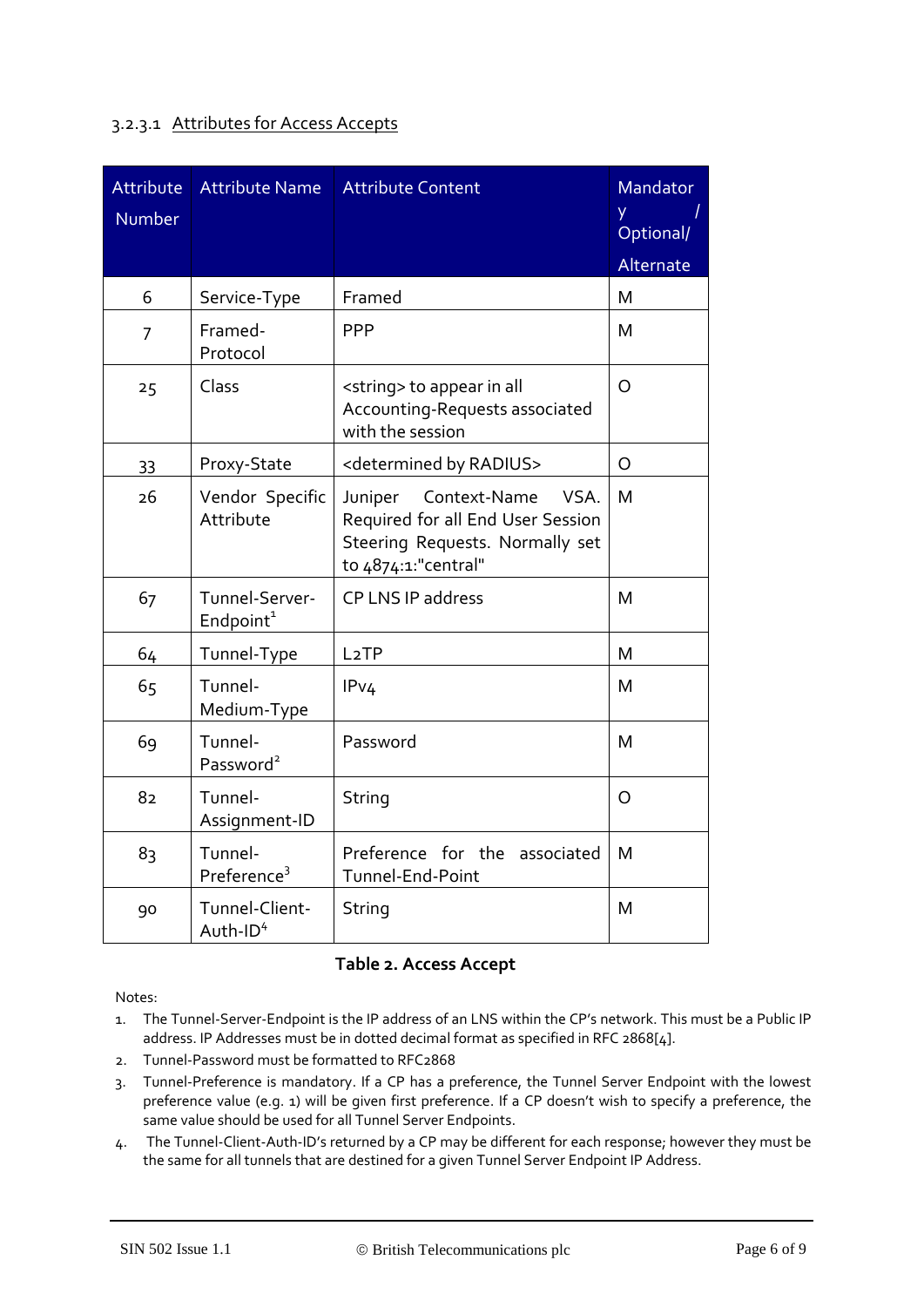- 5. Any tunnelling parameters received other than those listed in the table above will be filtered out by BT RADIUS.
- 6. For SID for Authentication, without sessions steering, Framed-Route or Framed-IP-Address must be returned. For Session Steering, these parameters need not be sent to drive tunnelling of the session. If they are sent, they will be ignored by BT RADIUS.

## **3.2.4 Access Reject**

In the event that the end user is denied service, an Access Reject message is returned by the customer RADIUS. The proxy-state attribute may be returned in the Access Reject message. No other attributes are required. This is the same mechanism as used for SID for Authentication.

## **3.3 Turning on/off Session Steering**

Provision has been made within the BT systems for configuring Session Steering on/off on a domain basis. To turn on/off Session Steering for a domain, a CRF will be submitted by the CP. These changes become operational when the BT RADIUS servers next perform a reload of configuration data. Changes to Session Steering may therefore not become operational until the next day due to the frequency of data updates on the Broadband platform.

## **3.4 Routing options**

The customer will specify the authentication routes (Primary/Secondary/Tertiary) to the customer's RADIUS on the CRF when ordering IPstream Connect. The customer will include data such as the IP address of the customer RADIUS, the shared secret to be used to authenticate the communications between the customer RADIUS and the BT RADIUS and the ports to be used for authentication traffic (normally port 1645; alternatively 1812). If the customer takes both Session Steering and SID for Authentication, the RADIUS details will be common for the 2 product elements.

The BT RADIUS will allow 7 seconds for the customer RADIUS to respond before timing out. This time limit also applies to multiple destinations. Re-tries must be within this overall limit which if not met will result in the access server timing out and authentication failing.

For RADIUS traffic between the BT RADIUS and customer RADIUS servers, both the destination and source address will be translated, using NAT capabilities, within the IPstream Connect handover network. RADIUS NAT IP addresses are allocated to each IPstream Connect handover site by BT.

The BT RADIUS will use the translated IP addresses

- 1) for the customer RADIUS traffic to achieve load balancing of external RADIUS traffic across a number of IPstream Connect Handover Nodes. The BT RADIUS will use an algorithm to balance RADIUS traffic across a number of handover nodes that have been chosen by the CP.
- 2) As the source address to ensure that packets are routed back from the customer to BT via the chosen IPstream Connect handover node which will assist BT in tracing potential faults. BT will provide the NAT IP addresses to the customer once an order has been submitted. BT will advertise the BT RADIUS Source Addresses via BGP at the CP's chosen sites for receiving RADIUS traffic.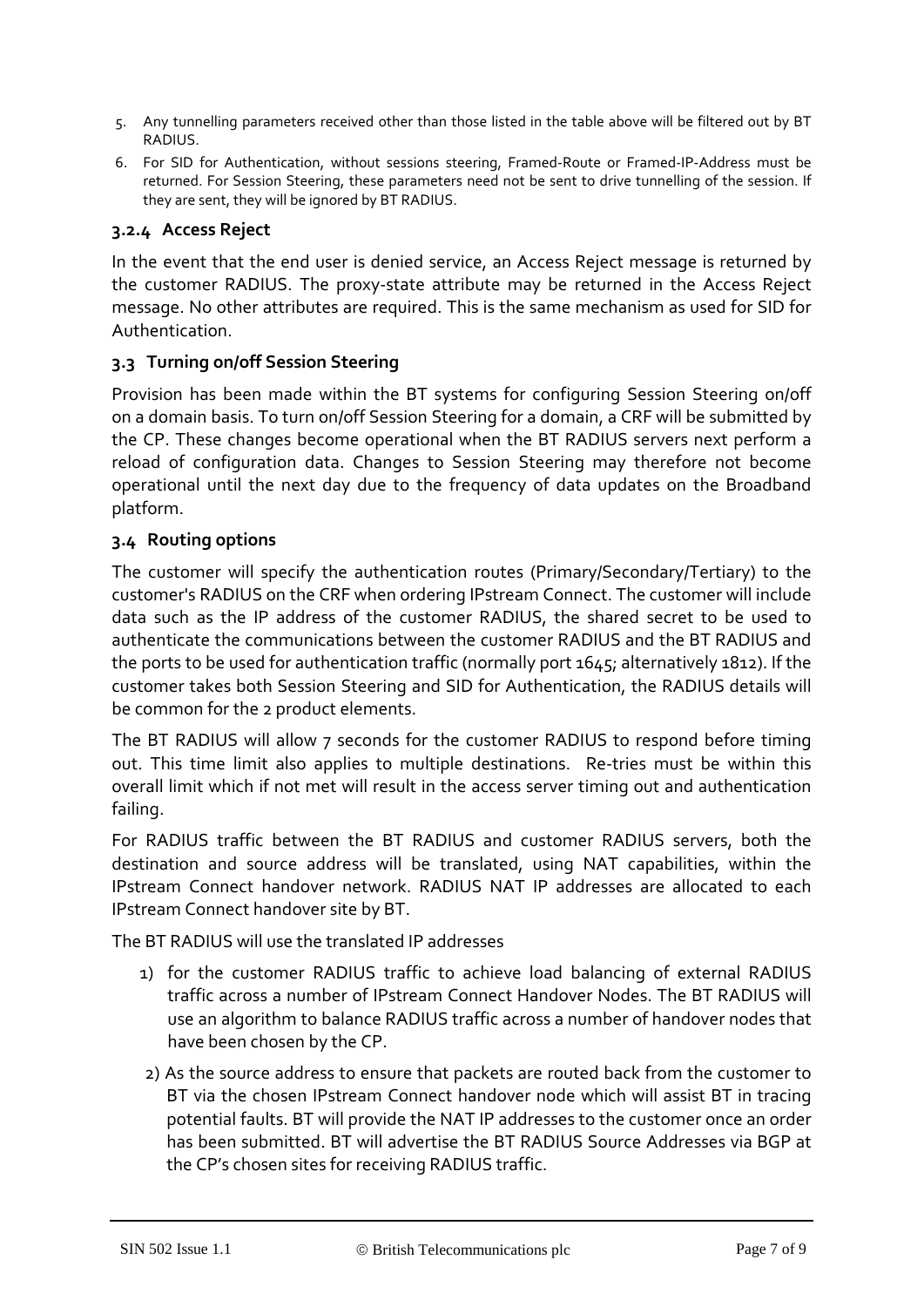## **3.5 CP RADIUS failure**

If the CP RADIUS cannot be reached by the BT RADIUS, it will not be possible to receive the session steering information. In this scenario, the BT RADIUS will revert to standard allocation of sessions to tunnel end points and continue to allow End Users to access the service. For this scenario the CP must provide L2TP-Client-Auth-Id and Tunnel-Password, along with a valid list of Tunnel-End-Points, and they will be used in the event of a CP RADIUS failure.

Note: Session Steering is not compatible with the SID for Authentication option of rejecting end user sessions if the CP RADIUS cannot be reached.

| $[1]$             | SIN 482              | <b>BT IPstream Connect</b>                           |  |
|-------------------|----------------------|------------------------------------------------------|--|
| [2]               | SIN 496              | BT IPstream Connect SID for Authentication           |  |
| $\lceil 3 \rceil$ | RFC <sub>2865</sub>  | Remote Authentication Dial In User Service (RADIUS)  |  |
| [4]               | RFC <sub>2</sub> 868 | <b>RADIUS attributes for Tunnel Protocol Support</b> |  |
| [5]               | RFC <sub>2869</sub>  | <b>RADIUS Extensions</b>                             |  |

## **4. References**

BT Suppliers' Information Notes may be obtained from our www site at:

<http://www.btplc.com/sinet/>

## **5. Abbreviations**

| Acronym           | <b>Expansions</b>                           |
|-------------------|---------------------------------------------|
| BС                | <b>Business Customer</b>                    |
| <b>BGP</b>        | <b>Border Gateway Protocol</b>              |
| <b>BRAS</b>       | <b>Broadband Remote Access Server</b>       |
| BТ                | <b>British Telecommunications plc</b>       |
| <b>BTW</b>        | <b>BT</b> Wholesale                         |
| <b>CHAP</b>       | Challenge Handshake Authentication Protocol |
| <b>CRF</b>        | <b>Customer Requirements Form</b>           |
| CP.               | <b>Communications Provider</b>              |
| <b>IETF</b>       | <b>Internet Engineering Task Force</b>      |
| IP                | Internet Protocol                           |
| L <sub>2</sub> TP | Layer 2 Tunnelling Protocol                 |
| <b>NAS</b>        | <b>Network Access Server</b>                |
| NAT               | <b>Network Address Translation</b>          |